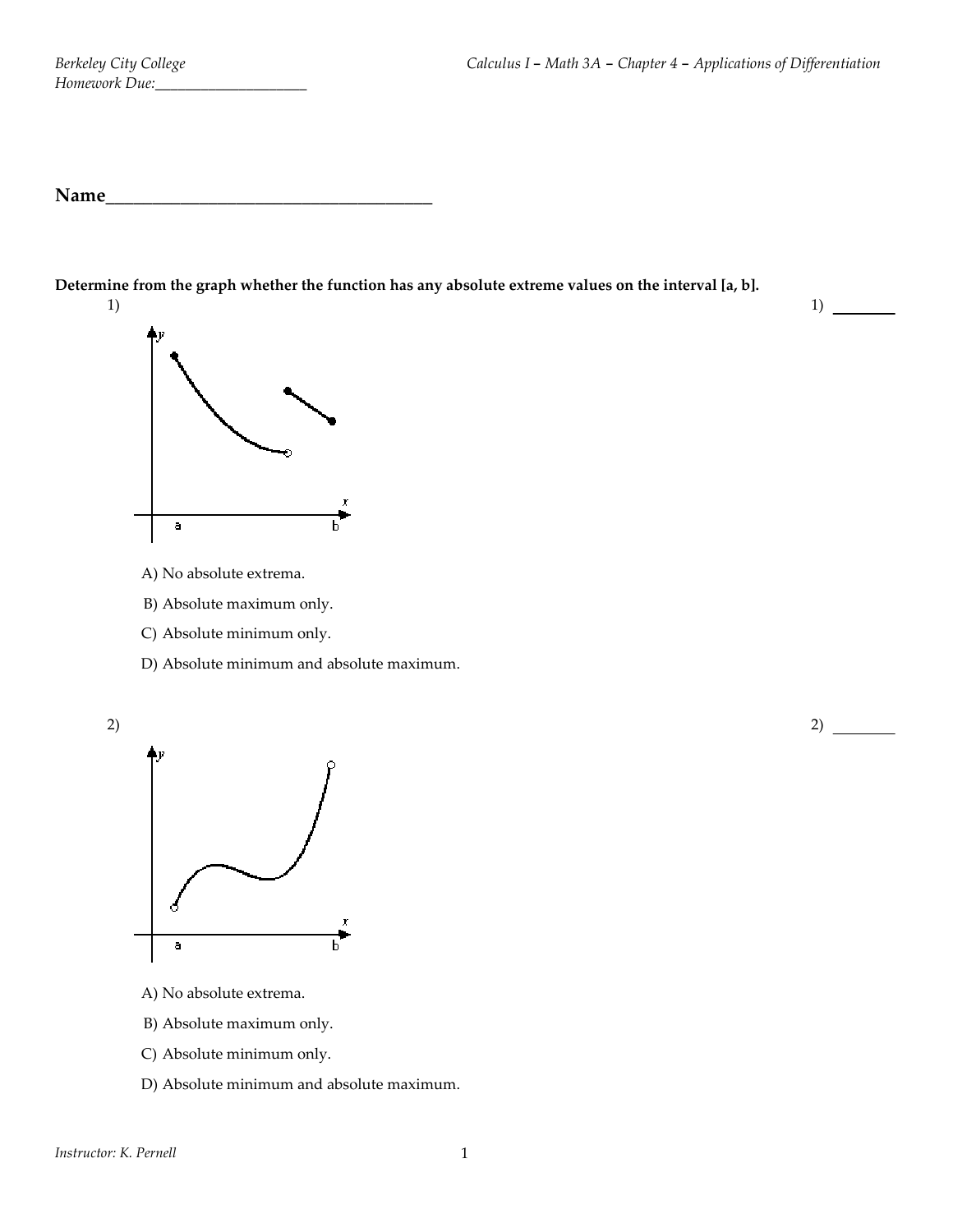

- A) No absolute extrema.
- B) Absolute minimum only.
- C) Absolute minimum and absolute maximum.
- D) Absolute maximum only.

## **Find the location of the indicated absolute extremum for the function.**

4) Minimum



2

4)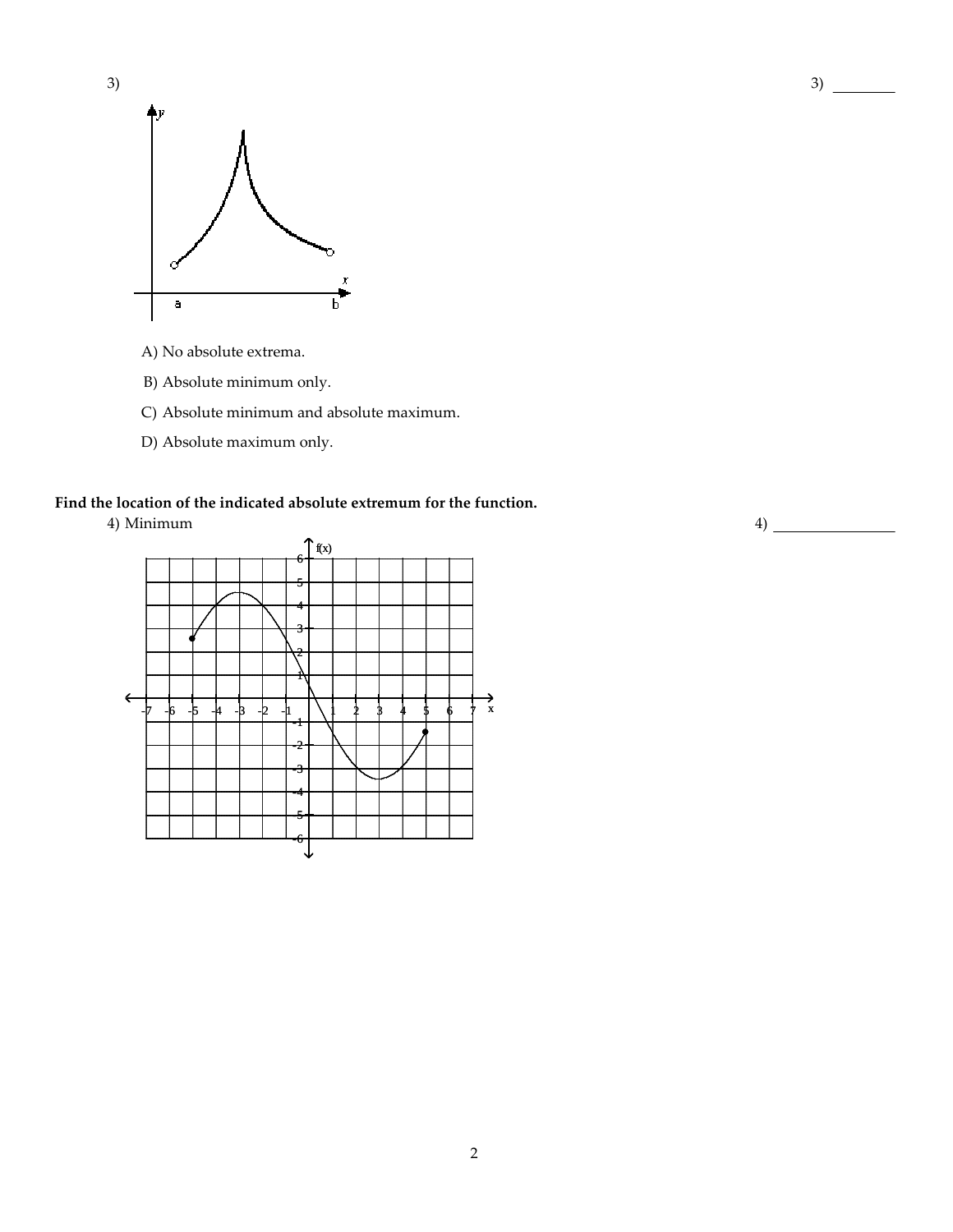

6) Minimum



**Identrify the critical points and find the maximum and minimum value on the given interval I.**

7)  $f(x) = x^2 + 18x + 81; I = [-18, 0]$  7)

8)  $f(x) = x^2 + 4x; I = \left| -\frac{5}{2}, -\frac{1}{2} \right|$  $\frac{1}{2}$  8)

9) 
$$
f(r) = \frac{1}{r^2 + 2}
$$
; I = [-1, 5]

6)

5)

3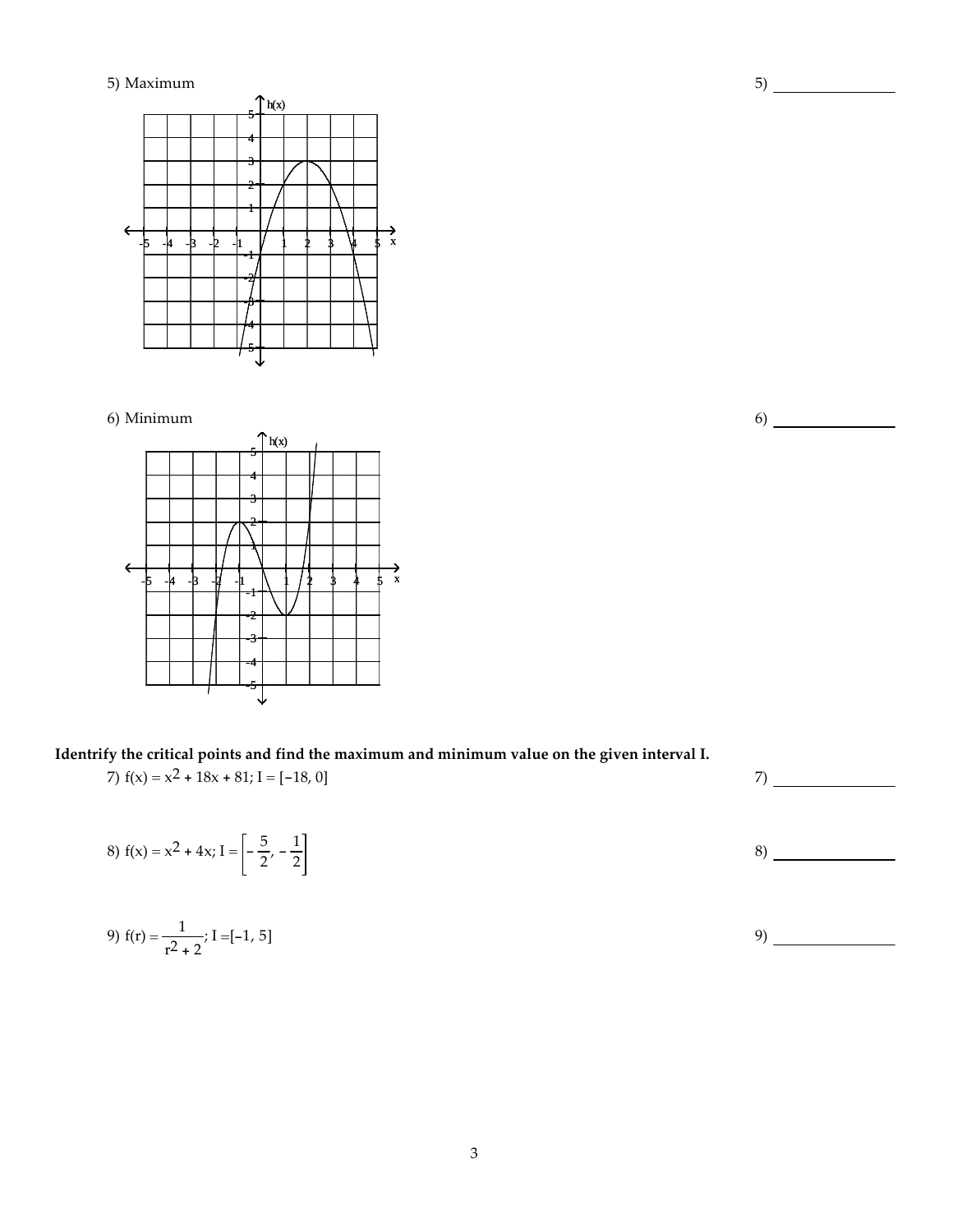Find all critical points and find the minimum and maximum value of the function on the given domain. 10) Domain: [-4, 3] 10)







Use the Concavity Theorem to determine where the given function is concave up and where it is concave down. Also **find all inflection points.**

| 12) T(t) = $2t - t^3$                                                                                                         | 12) |
|-------------------------------------------------------------------------------------------------------------------------------|-----|
| 13) $f(x) = x^3 + 3x^2 - x - 24$                                                                                              | 13) |
| Use the Montonicity Theorem to find where the function is increasing and where it is decreasing.<br>14) $g(x) = x^2 - 2x + 1$ | 14) |
| 15) h(t) = $\frac{1}{t^2 + 1}$                                                                                                | 15) |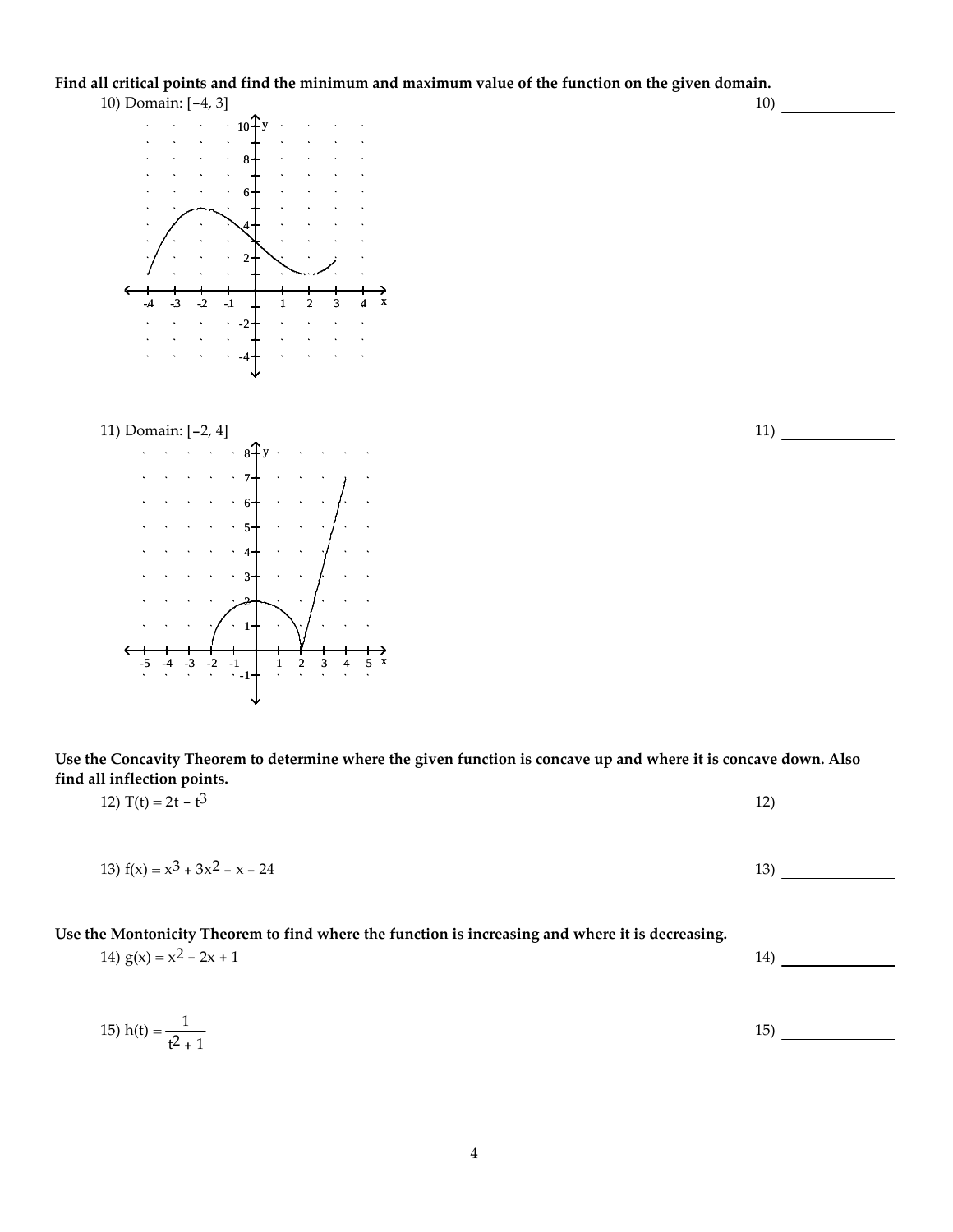16) h(t) = cos t,  $0 \le t \le 2\pi$  16)

## **Sketch the graph of a continuous function f on the given domain that satisfies all conditions.**

17) f has domain [0, 6];  $f(0) = 0$ ;  $f(6) = 4$ ; increasing and concave down on (0, 6) 17)



Determine where the graph of the function is increasing, decreasing, concave up, concave down. Then sketch the graph.





19)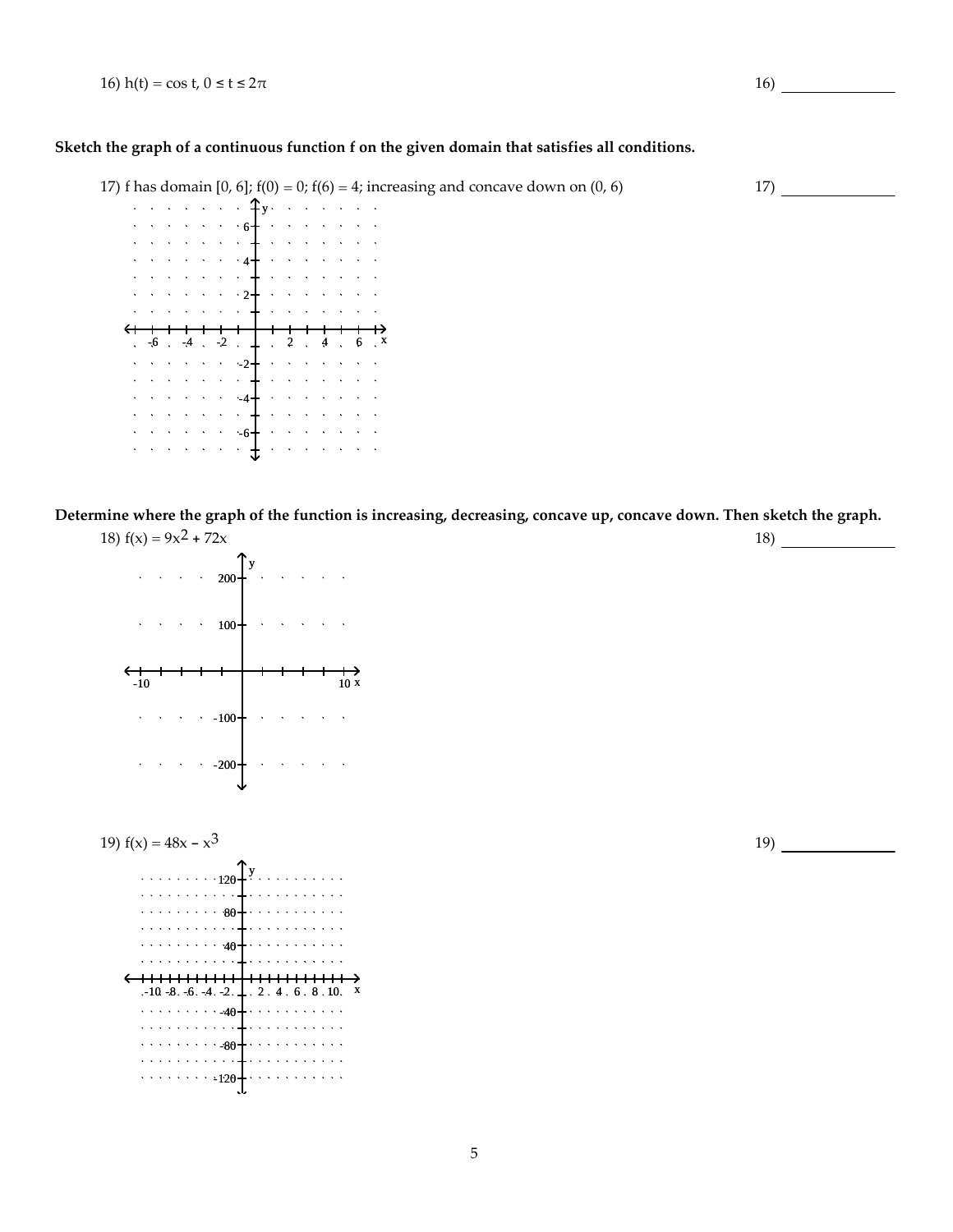The first derivative f' is given. Find all values of x that make the function a local minimum and a local maximum. 20)  $f'(x) = (x + 4)(x + 8)$  20)

Identify the critical points. Then use the test of your choice to decide which critical points give a local maximum value **and which give a local minimum value. Give these values.**

21)  $f(x) = x^3 - 6x^2 + 4$  21) 22)  $f(\theta) = \cos 2\theta$ ,  $0 < \theta < \frac{\pi}{4}$  $\frac{1}{4}$  22) 23)  $g(x) = \frac{x}{2}$  $x^2 + 1$ 23) 24)  $f(x) = (x - 10)^3$  24) Find, if possible, the (global) maximum and minimum values of the given function on the indicated interval. 25)  $f(x) = x - 4$  on  $[-2, 4]$  25 **Solve the problem.** 26) If the price charged for a candy bar is  $p(x)$  cents, then x thousand candy bars will be sold in a certain city, where  $p(x) = 62 - \frac{x}{12}$ . How many candy bars must be sold to maximize revenue? 26) 27) Suppose a business can sell x gadgets for  $p = 250 - 0.01x$  dollars apiece, and it costs the 27)

business  $c(x) = 1000 + 25x$  dollars to produce the x gadgets. Determine the production level and the sale price per gadget required to maximize profit.

28) Find two numbers whose product is -81 and the sum of whose squares is a minimum. 28) 28

29) A company wishes to manufacture a box with a volume of 20 cubic feet that is open on top and is twice as long as it is wide. Find the width of the box that can be produced using the minimum amount of material. Round to the nearest tenth, if necessary. 29)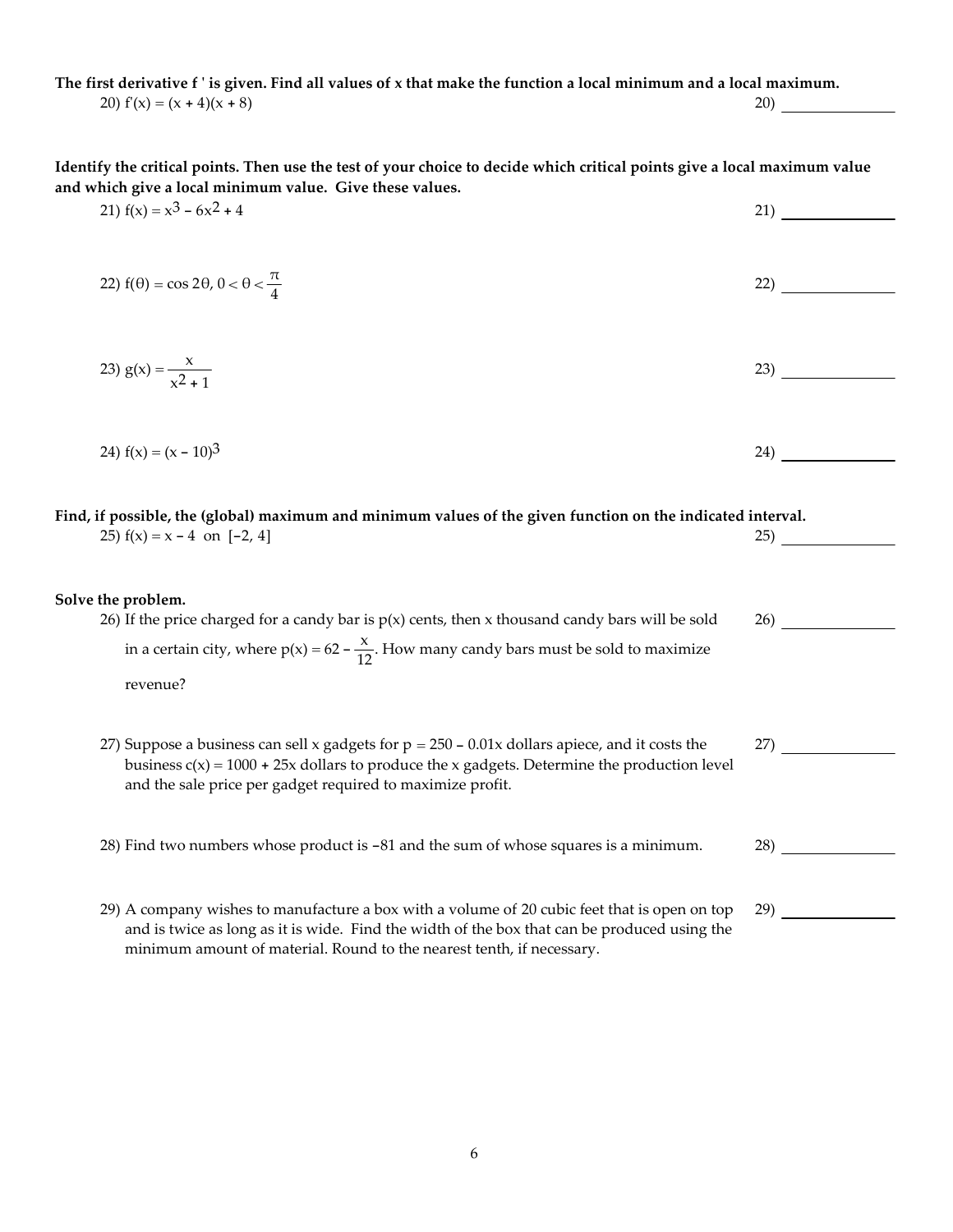- 30)
- 30) A private shipping company will accept a box for domestic shipment only if the sum of its length and girth (distance around) does not exceed 120 inches. What dimensions will give a box with a square end the largest possible volume?



- 31) A rectangular field is to be enclosed on four sides with a fence. Fencing costs \$5 per foot for two opposite sides, and \$8 per foot for the other two sides. Find the dimensions of the field of area 750 square feet that would be the cheapest to enclose.
- 32) The velocity of a particle, in feet per second, is given by  $v = t^2 8t + 2$ , where t is the time (in seconds) for which it has traveled. Find the time at which the velocity is at a minimum.
- 33) A rectangular sheet of perimeter 39 centimeters and dimensions x centimeters by y centimeters is to be rolled into a cylinder as shown in the figure. What values of x and y give the largest volume?



- 31)
- 32)
	- $33)$  —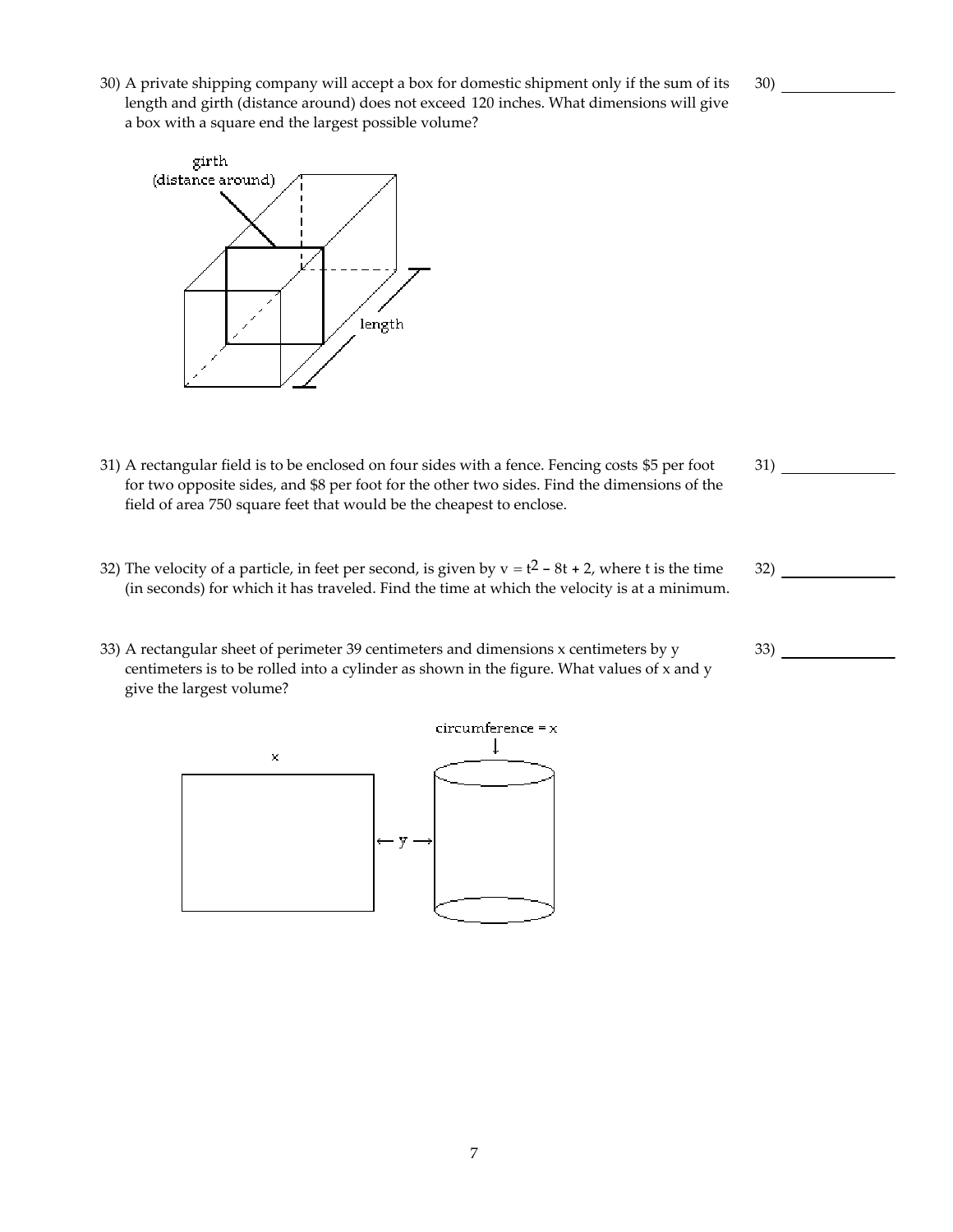**Make an analysis using calculus and sketch the graph.**



**Sketch a possible graph of f(x) using fʹ(x).**



**Decide whether the Mean Value Theorem applies to the given function on the given interval.**

| 36) $f(x) = x^{1/3}$ ; [-3, 2]                                                                                                                                                                                                                  | 36) |
|-------------------------------------------------------------------------------------------------------------------------------------------------------------------------------------------------------------------------------------------------|-----|
| Use the Mean Value Theorem and find all possible values of c on the given interval.<br>37) $f(x) = x^2 + 5x + 1$ ; [-3, 2]                                                                                                                      | 37) |
| Solve the problem. Use a numerical method to approximate the solution.<br>38) The altitude h (in m) of a rocket is given by $h = -2t^3 + 90t^2 + 400t + 30$ , where t is the time<br>(in s) of the flight. When does the rocket hit the ground? | 38) |
| Find the indicated root of the given equation by using Newton's method.<br>39) $x^3 - x - 1 = 0$ (between 1 and 2)                                                                                                                              | 39) |

35)

34)

8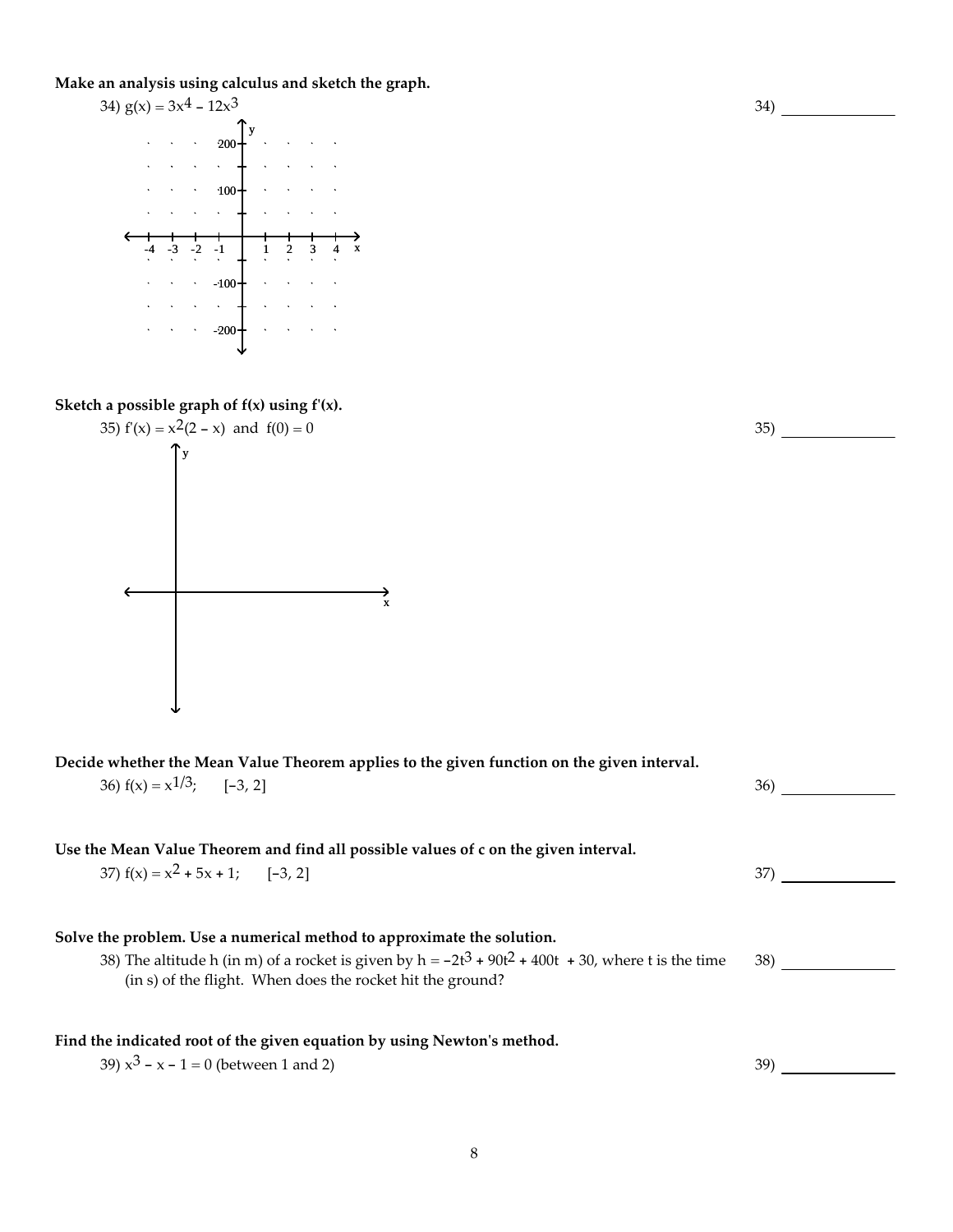| Evaluate the indefinite integral.                                                                       |     |
|---------------------------------------------------------------------------------------------------------|-----|
| 40) $\int \left(2t^2 + \frac{t}{3}\right) dt$                                                           | 40) |
| 41) $\int \left(\frac{\sqrt{y}}{4} + \frac{3}{\sqrt{y}}\right) dy$                                      | 41) |
| 42) $\int x^5 (x^6 - 5)^4 dx$                                                                           | 42) |
| 43) $\int \frac{\sin t}{(7 + \cos t)^5} dt$                                                             | 43) |
| Find $f(x)$ given $f''(x)$ . Your answer will involve two arbitrary constants.<br>44) $f''(x) = 7x + 6$ | 44) |
| Find the general antiderivative $F(x) + C$ for the function.<br>45) $f(x) = 5x - 5$                     | 45) |
| 46) $f(x) = 3\sqrt{x} + 9$                                                                              | 46) |
| 47) $f(x) = -\frac{32}{\sqrt{5}}$                                                                       | 47) |
| Find the particular solution that satisfies the given condition.                                        |     |
| 48) $\frac{dy}{dx}$ = x – 6; curve passes through (2, 5)                                                | 48) |
| 49) $\frac{dy}{dx}$ = 2x <sup>-3/4</sup> ; curve passes through (1, 3)                                  | 49) |
| Determine if the function is a solution of the differential equation.                                   |     |
| 50) $x \frac{dy}{dx} - y = 0$ ; $y = Cx$                                                                | 50) |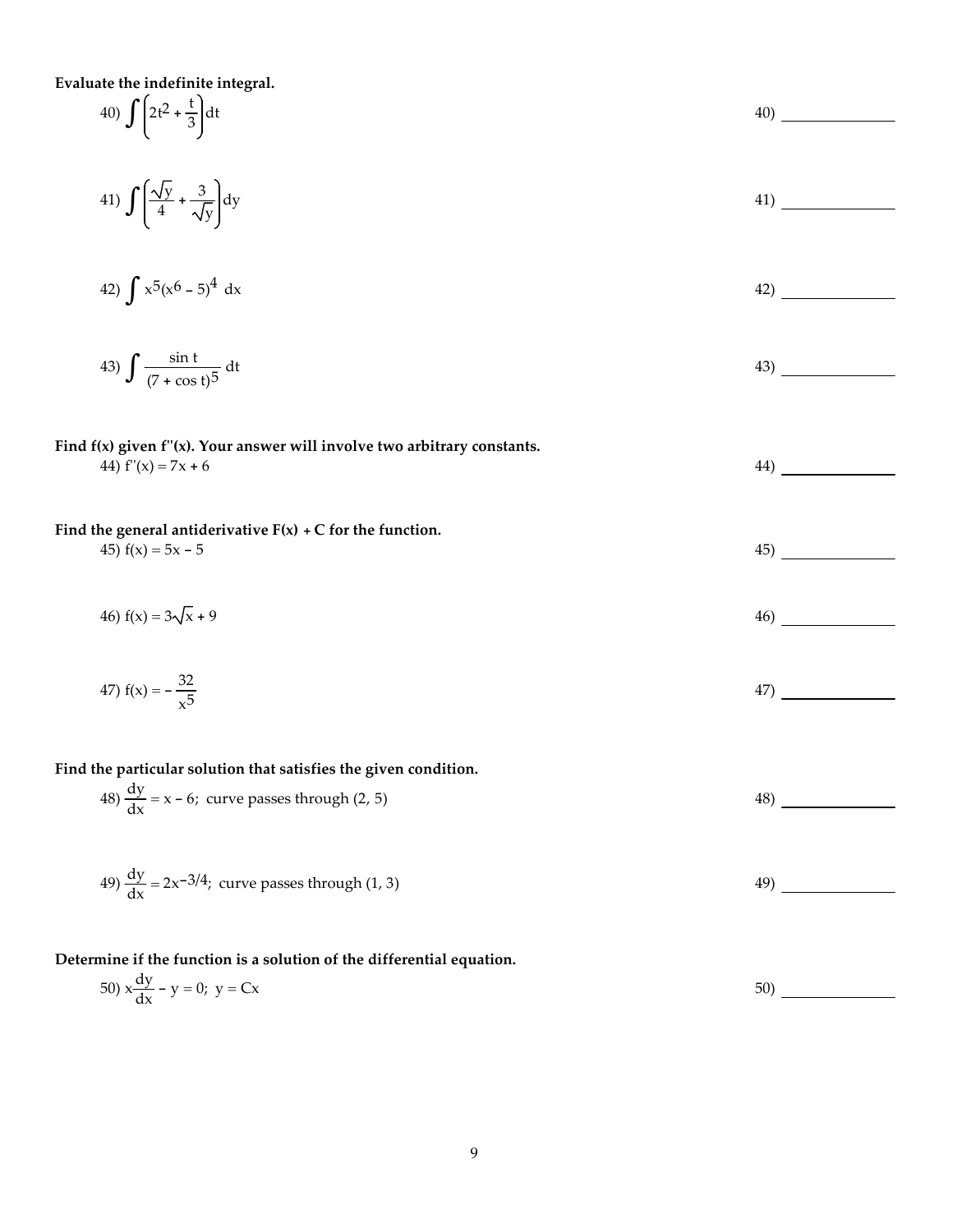**Use L ʹHo**^ **pital ʹ s rule to find the limit.**

| 51) $\lim_{x\to 9} \frac{x^2 - 81}{x - 9}$                                      | 51) |
|---------------------------------------------------------------------------------|-----|
| 52) $\lim_{x \to 0} \frac{\cos 3x - 1}{x^2}$                                    |     |
| 53) $\lim_{x \to \frac{\pi}{3}} \frac{\cos x - \frac{1}{2}}{x - \frac{\pi}{3}}$ | 53) |
| 54) $\lim_{x\to 0} \frac{\sin(5x)}{\sin x}$                                     | 54) |
| 55) $\lim_{x\to 0} \frac{\sin 2x}{\tan 10x}$                                    | 55) |
| 56) $\lim_{x \to 0} \frac{e^{x} - 1}{\sin 7x}$                                  | 56) |
| 57) $\lim_{x \to 0} \frac{\sin x}{7x + x^4}$                                    | 57) |
| 58) $\lim_{x\to 0} \frac{5x-1}{7x-1}$                                           | 58) |
| 59) $\lim_{x \to 16} \frac{e^{x} - e^{16}}{x - 16}$                             | 59) |
| 60) $\lim_{x \to \infty} \frac{15x^2 - 8x - 7}{10x^2 - 7x + 8}$                 | 60) |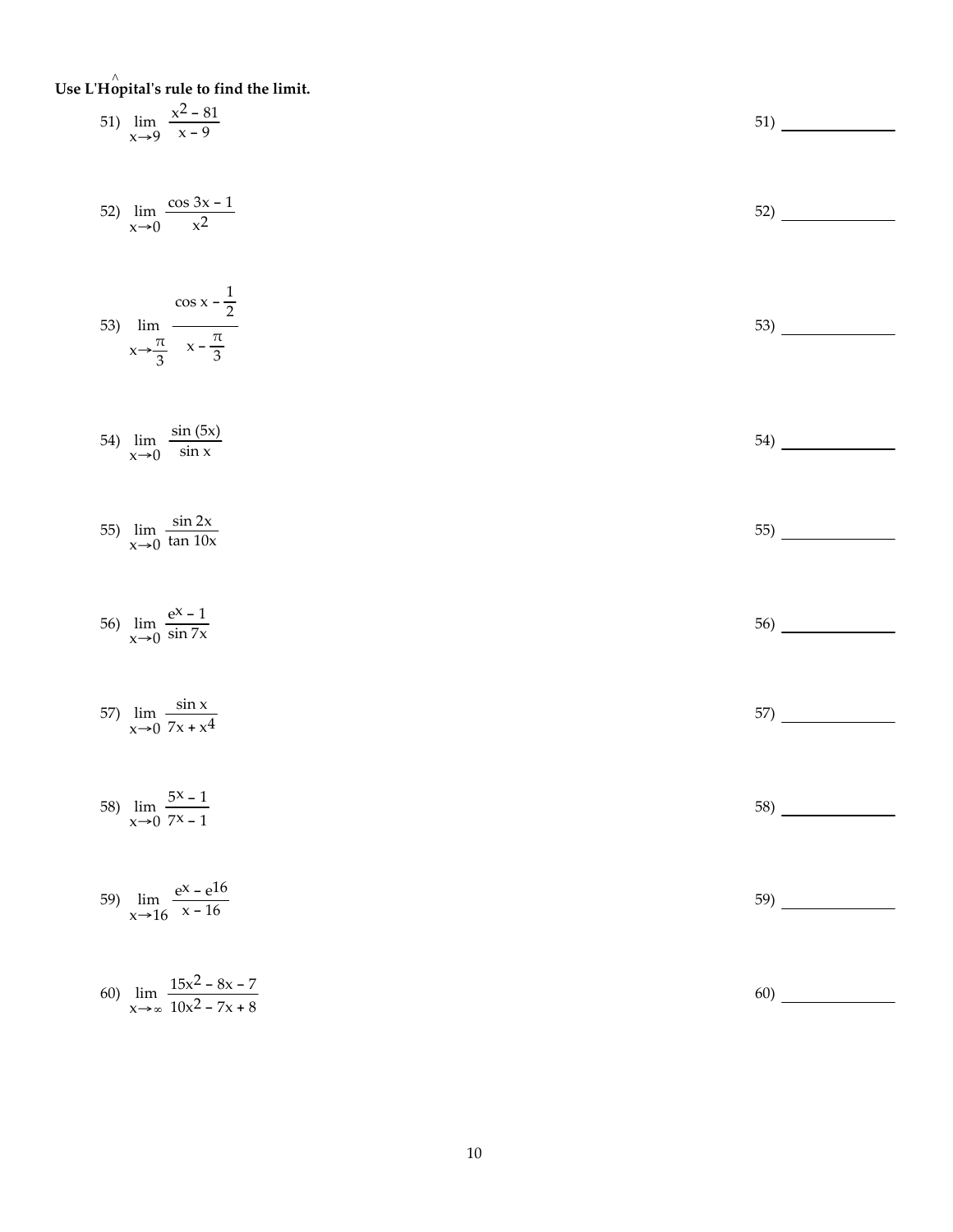61) 
$$
\lim_{x \to \infty} (\sqrt{x^2 + 7x} - x)
$$
  
\n62)  $\lim_{x \to \infty} x \sin x$   
\n63)  $\lim_{x \to \infty} \frac{e^x}{4x^2 + 9}$   
\n64)  $\lim_{x \to \infty} \frac{3x^{576}}{e^x}$   
\n65)  $\lim_{x \to 0^+} (x^2 \ln x)$   
\n66)  $\lim_{x \to 1} x^{1/(15x - 15)}$   
\n67)  $\lim_{x \to \pi/2} \frac{\csc 10x}{\csc 8x}$   
\n68)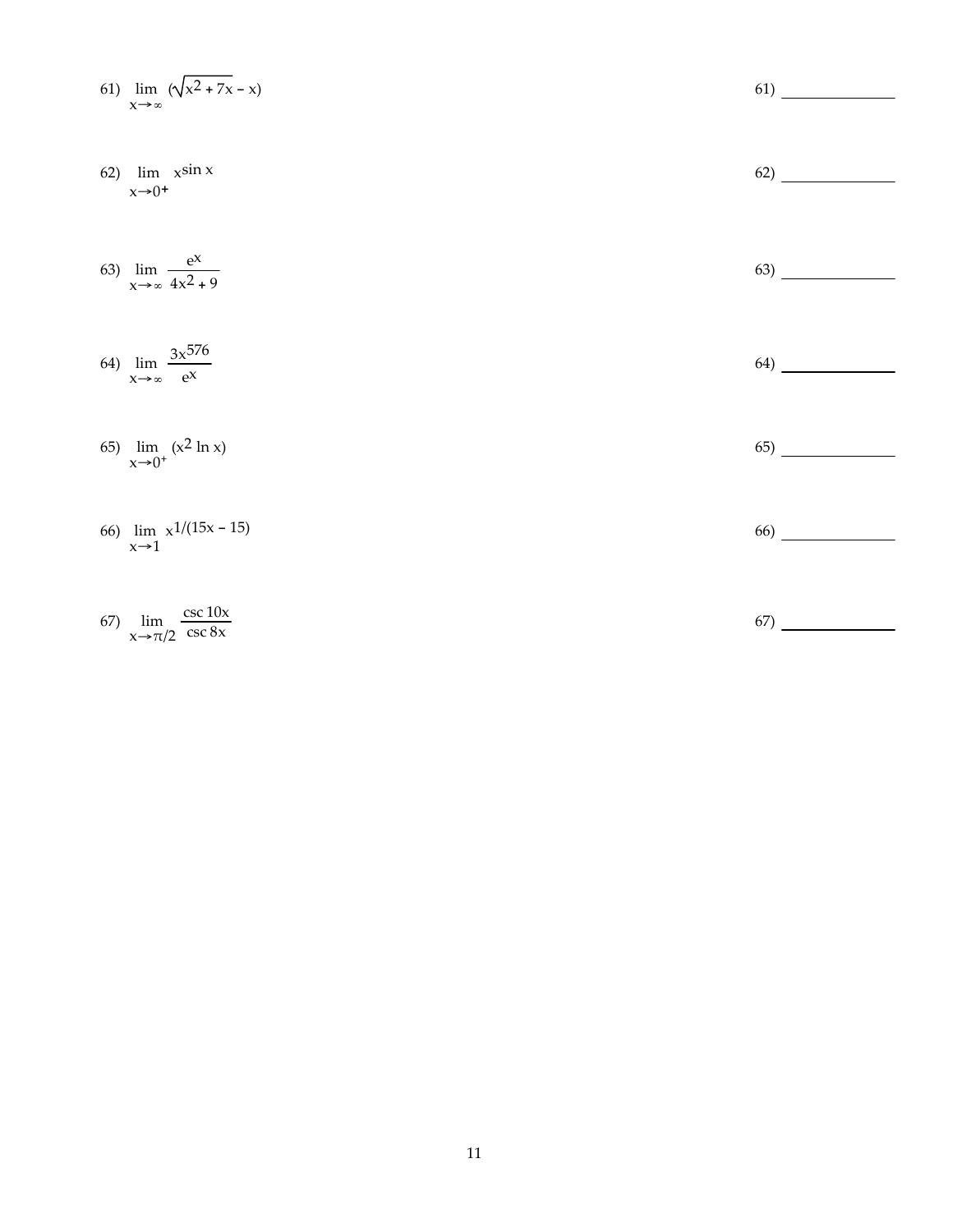- 1) B
- 2) A
- 3) D
- 4)  $x = 3$
- 5)  $x = 2$
- 6) No minimum
- 7) Critical points: -18, -9, 0; maximum value 81; minimum value 0
- 8) Critical points:  $-\frac{5}{2}$ ,  $-2$ ,  $-\frac{1}{2}$ ; maximum value  $-\frac{7}{4}$ ;

minimum value - 4

9) Critical points: -1, 0, 5; maximum value  $\frac{1}{2}$ ; minimum

value 
$$
\frac{1}{27}
$$

- 10) Critical points: -4, -2, 2, 3; maximum value: 5; minimum value: 1
- 11) Critical points: -2, 0, 2, 4; maximum value: 7; minimum value: 0
- 12) Concave up on  $(-\infty, 0)$ , concave down on  $(0, \infty)$ ; inflection point (0, 0)
- 13) Concave up on  $(-1, \infty)$ , concave down on  $(-\infty, -1)$ ; inflection point (-1, -21)
- 14) Increasing on  $[1, \infty)$ , decreasing on  $(-\infty, 1]$
- 15) Increasing on  $(-\infty, 0]$ , decreasing on  $[0, \infty)$
- 16) Increasing on  $[\pi, 2\pi]$ , decreasing on  $[0, \pi]$
- 17)







- 20) Local minimum at  $x = -4$ ; local maximum at  $x = -8$
- 21) Critical points:  $0, 4$ ; local maximum  $f(0) = 4$ ; local minimum  $f(4) = -28$
- 22) No critical points; no local maxima or minima on the interval  $\left(0, \frac{\pi}{4}\right)$
- 23) Critical points: -1, 1; local maximum  $f(1) = \frac{1}{2}$ ; local

$$
minimum f(-1) = -\frac{1}{2}
$$

- 24) Critical point: 10; no local minima or maxima
- 25) Maximum value  $f(4) = 0$ ; minimum value  $f(-2) = -6$
- 26) 372 thousand candy bars
- 27) 11,250 gadgets at \$137.50 each
- 28) 9 and -9
- 29) 2.4 ft
- 30) 20 in. by 20 in. by 40 in.
- 31) 34.6 ft at \$5 by 21.7 ft at \$8
- 32) 4 sec

33) 
$$
x = 13
$$
 cm;  $y = \frac{13}{2}$  cm